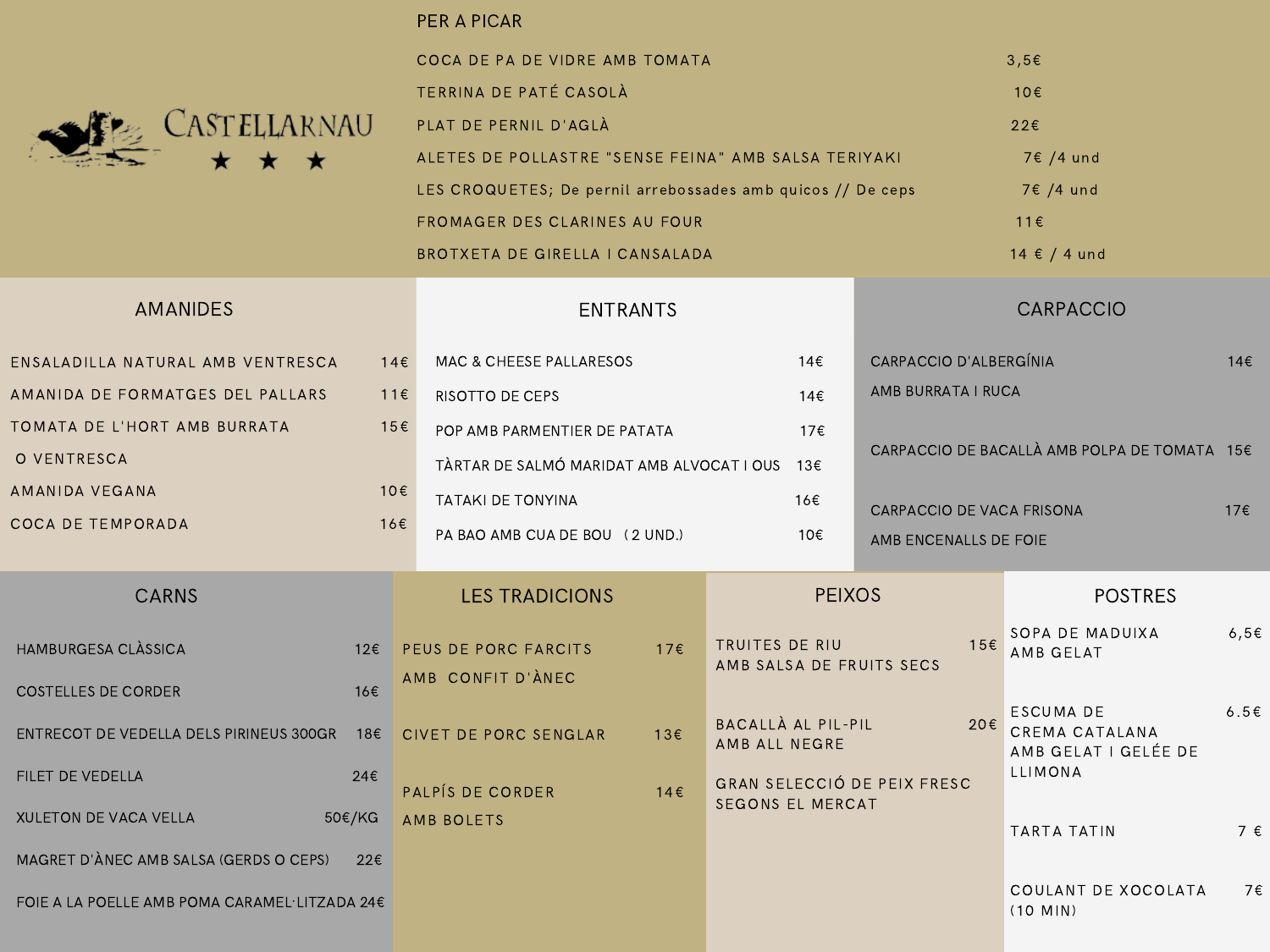

## PARA PICAR

| COCA DE PAN DE CRISTAL CON TOMATE                                | $3.5\varepsilon$ |
|------------------------------------------------------------------|------------------|
| TERRINA DE PATÉ CASERO                                           | 10E              |
| PLATO DE JAMÓN DE BELLOTA                                        | 22E              |
| LAS CROQUETAS; DE JAMÓN REBOZADAS CON KIKOS // DE BOLETUS (CEPS) | 7€ /4 UND        |
| ALITAS DE POLLO "SIN TRABAJO" CON SALSA TERIYAKI                 | $7 \in 74$ UND   |
| FROMAGER DES CLARINES AU FOUR                                    | $11 \in$         |
| BROCHETAS DE GIRELLA I PANCETA                                   | $14 \in /4$ UND  |

| <b>ENSALADAS</b>                                    | <b>ENTRANTES</b> |                                    |     | <b>CARPACCIO</b>                                            |                           |                                                            |           |
|-----------------------------------------------------|------------------|------------------------------------|-----|-------------------------------------------------------------|---------------------------|------------------------------------------------------------|-----------|
| ENSALADILLA CASERA CON VENTRESCA.                   | 14E              | <b>MAC &amp; CHEESE PALLARESOS</b> |     | 14€                                                         | CARPACCIO DE BERENJENA    |                                                            | 14€       |
| ENSALADA CON QUESOS DEL PALLARS                     | 11E              | RISOTTO DE CEPS                    |     | 14€                                                         | CON BURRATA I RÚCULA      |                                                            |           |
| TOMATE DEL HUERTO                                   | 15€              | PULPO CON PARMENTIER DE PATATA     |     | 17€                                                         |                           |                                                            |           |
| CON BURRATA O VENTRESCA                             |                  | TARTAR DE SALMÓN MARINADO          |     |                                                             | CARPACCIO DE BACALAO      |                                                            | 15€       |
| ENSALADA VEGANA                                     | 10€              | CON AGUACATE Y HUEVAS              |     | 13€                                                         | CON PULPA DE TOMATE       |                                                            |           |
| COCA DE TEMPORADA                                   | 16€              | TATAKI DE ATÚN                     |     | 16€                                                         | CARPACCIO DE VACA FRISONA |                                                            | 17€       |
|                                                     |                  | PAN BAO CON COLA DE BUEY (2 UNID)  |     | 10€                                                         | CON VIRUTAS DE FOIE       |                                                            |           |
| <b>CARNES</b>                                       |                  | <b>LAS TRADICIONES</b>             |     |                                                             | <b>PESCADOS</b>           | <b>POSTRES</b>                                             |           |
| HAMBURGESA CLASICA                                  | 12€              | MANITAS DE CERDO                   | 17E | TRUCHAS DE RIO                                              | 14E                       | SOPA DE FRESA                                              |           |
| CHULETAS DE CORDERO                                 | 16€              | RELLENOS DE CONFIT DE PATO         |     | CON SALSA DE FRUTOS SECOS                                   |                           | CON HELADO                                                 | $6,5 \in$ |
| <b>ENTRECOT DE TERNERA</b><br>DE LOS PIRINEOS 300GR | 18€              | CIVET DE JABALÍ                    | 13E | BACALAO AL PIL-PIL<br>CON AJO NEGRO                         | 22E                       | ESPUMA DE CREMA CATALANA<br>CON HELADO<br>I GELÉE DE LIMÓN | 6.5E      |
| FILETE DE TERNERA                                   | 24E              | PALPÍS DE CORDERO                  | 14E |                                                             |                           |                                                            |           |
| CHULETÓN DE VACA VIEJA                              | 50€/KG           | <b>CON SETAS</b>                   |     | <b>GRAN SELECCIÓN DE PESCADO</b><br>FRESCO SEGÚN EL MERCADO |                           | TARTA TATIN                                                | 7€        |
| MAGRET DE PATO CON SALSA<br>(FRAMBUESA O CEPS)      | 22€              |                                    |     |                                                             |                           | COULANT DE CHOCOLATE, $7 \in$<br>$(10$ MIN)                |           |
| FOIE A LA POELLE CON<br>MANZANA CARAMELIZADA        | 24E              |                                    |     |                                                             |                           |                                                            |           |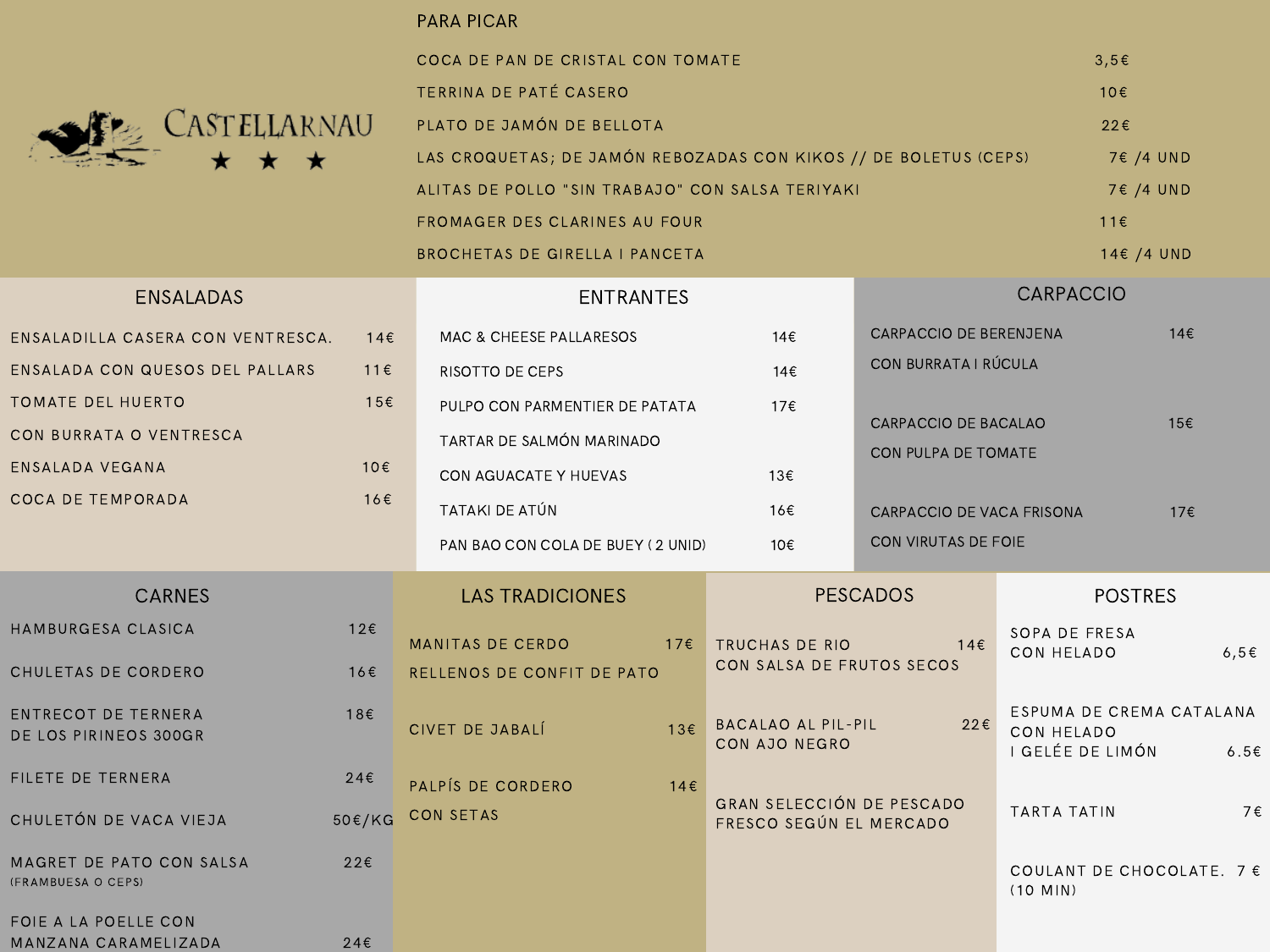

# SMALL BITES

| LOCAL CRISPY BREAD WITH TOMATOES           | $3.5\varepsilon$ |
|--------------------------------------------|------------------|
| TERRINA OF HOME MADE PÂTÉ WITH TOAST       | 10E              |
| PLATE OF IBERIAN HAM PATA NEGRA            | $22 \epsilon$    |
| BONELESS CHICKEN WINGS WITH TERIYAKI SAUCE | 7€ /4 UND        |
| CROQUETTES (HAM OR MUSHROOMS)              | 7€ /4 UND        |
| FROMAGER DES CLARINES AU FOUR              | $11 \in$         |
| MEAT BROCHETTE OF GIRELLA AND PORC         | 14E/4UND         |

| <b>SALADS</b>                        |               | <b>STARTERS</b>                         |                                  | <b>CARPACCIO</b>              |                                                |                               |                                |                                                   |  |
|--------------------------------------|---------------|-----------------------------------------|----------------------------------|-------------------------------|------------------------------------------------|-------------------------------|--------------------------------|---------------------------------------------------|--|
| FRESH RUSSIAN SALAD WITH TUNA BELLY  |               | 14E                                     | MAC AND CHEESE PALLARS STYLE     | 14E                           |                                                | <b>EGGPLANT AND COURGETTE</b> |                                |                                                   |  |
| SALAD WITH VARIETY OF CHEESES        |               | <b>MUSHROOM (SEPS) RISOTTO</b><br>14E   |                                  | WITH BURRATA AND ROCKET SALAD |                                                | 14E                           |                                |                                                   |  |
| 11E<br>FROM THE PALLARS              |               | OCTOPUS WITH POTATOES PARMENTIER<br>176 |                                  |                               |                                                |                               |                                |                                                   |  |
| TOMATO SALAD FROM THE GARDEN         |               |                                         | <b>MARINATED SALMON TARTAR</b>   |                               | COD WITH TOMATO PULP                           |                               | 15€                            |                                                   |  |
| WITH BURRATA OR TUNA BELLY           |               | 15€                                     | 13€<br>WITH AVOCADO AND FISH ROE |                               | <b>FRIESIAN BEEF WITH FOIE SHAVING</b>         |                               | 17E                            |                                                   |  |
| <b>VEGAN SALAD</b>                   |               | 10€                                     | <b>TUNA TATAKI</b>               |                               | 16€                                            |                               |                                |                                                   |  |
| STUFFED COCA (SAVOURY PASTRY)        |               | 16€                                     | <b>BREAD BAO WITH OXTAIL</b>     |                               | 10€/2UND                                       |                               |                                |                                                   |  |
| <b>MEATS</b>                         |               |                                         | <b>TRADITIONAL DISHES</b>        |                               | <b>FISH</b>                                    |                               | <b>DESSERT</b>                 |                                                   |  |
| <b>CLASSIC HAMBURGER</b>             | 12E           |                                         | PIG TROTTERS STUFFED             |                               | <b>RIVER TROUT</b>                             |                               | STRAWBERRY SOUP                |                                                   |  |
| LAMBCHOPS                            | 16E           |                                         | WITH DUCK CONFIT<br>17E          |                               | WITH NUT AND RAISIN SAUCE $14E$                |                               | <b>WITH ICE CREAM</b>          | 6.5E                                              |  |
| PYRENEAN BEEF ENTRECÔTE (300 GMS)18€ |               |                                         |                                  |                               |                                                |                               |                                |                                                   |  |
| <b>BEEF FILET</b>                    | 24E           |                                         |                                  |                               | <b>WILD BOAR STEW</b><br>13€ WITH BLACK GARLIC | COD IN PIL-PIL SAUCE          | $22 \epsilon$                  | FOAM OF CRÈME CATALAN<br>WITH ICE CREAM AND LEMON |  |
| <b>T-BONE AGED</b>                   | $50 \in / KG$ |                                         |                                  |                               |                                                |                               | <b>GELEE</b>                   | 6.5E                                              |  |
| DUCK MAGRET WITH SAUCE.              | 22E           |                                         | LAMB MEDALLION "PALPICE"         |                               | SELECTION OF FRESH FISH                        |                               |                                |                                                   |  |
| (RASPBERRY OR MUSHROOMS (SEPS)       |               |                                         | WITH MUSHROOMS                   | 14E                           | DEPENDING ON MARKET<br>AVAILABILITY            |                               | <b>TART TATINE</b>             | 7€                                                |  |
| DUCK LIVER "FOIE" COOKED IN          |               |                                         |                                  |                               |                                                |                               |                                |                                                   |  |
| APPLE AND PORTO                      | 24E           |                                         |                                  |                               |                                                |                               | CHOCOLAT COULANT<br>$(10$ MIN) | 7€                                                |  |